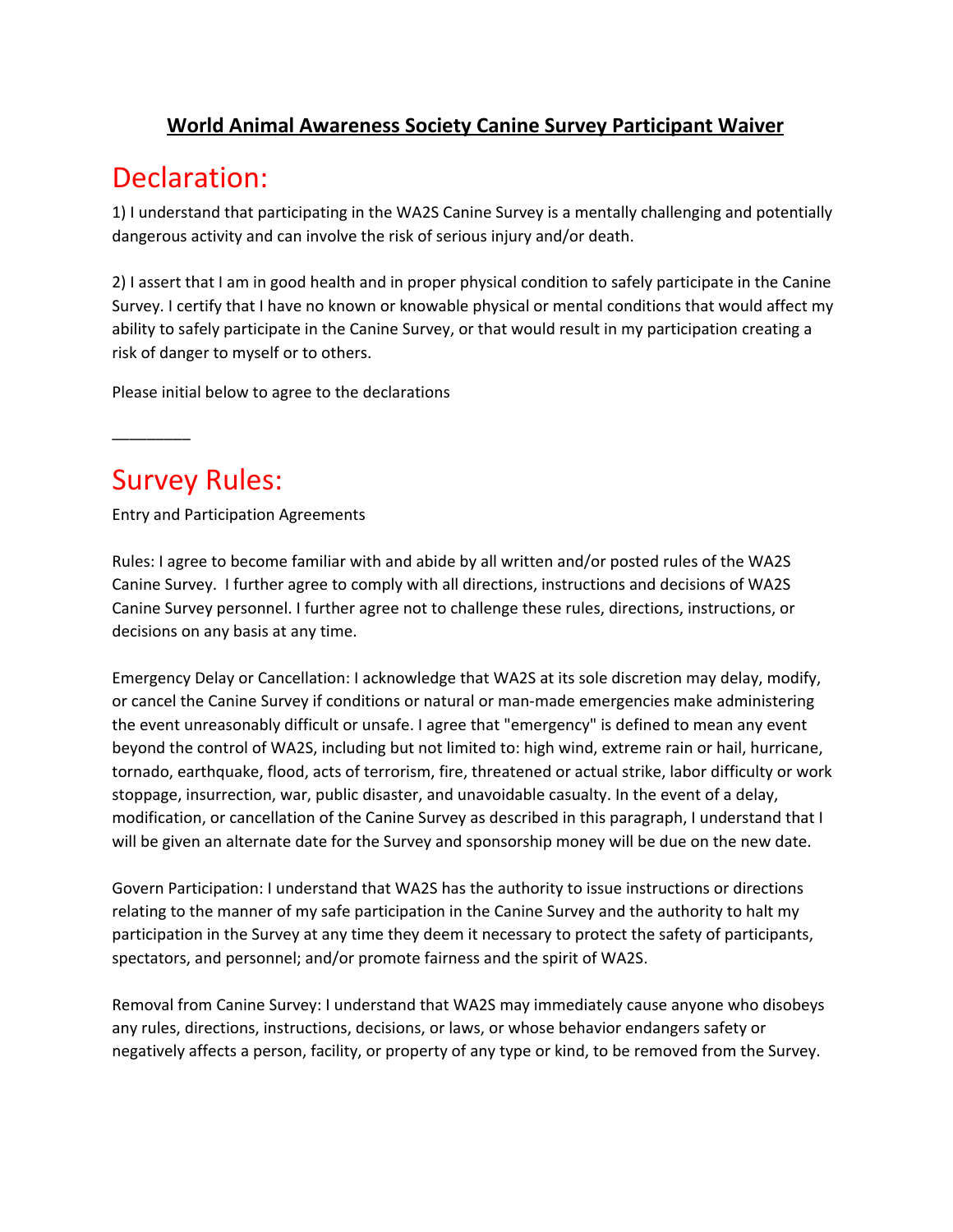I understand the canine survey will be filmed and I freely give authorization for video or pictures of me to be used in a documentary film(s) and for any marketing purposes.

Attitude and Behavior: I agree to exhibit appropriate behavior at all times; demonstrate respect for all people, animals, equipment, and facilities; and participate with a cooperative and positive attitude.

Alcohol & Drugs: I certify that I am not, and on the date of the Canine Survey, will not be; under the influence of alcohol or any drugs that would in any way impair my ability to safely participate in the Survey. I further, understand that alcohol consumption during the event is prohibited.

Specific Rules: I specifically acknowledge and agree to abide by the following rules: 1) no touching or physical interaction with stray dogs or other animals; 2) follow the scientific protocol exactly; 3) if an injured or sick animal is seen, call  $313.510.1444$  4) obey civil and criminal laws including traffic laws.

Photography: I understand that any and all photographs, motion pictures, recordings, and/or likenesses of me captured during the Canine Survey by WA2S, its affiliated entities or contractors, and/or the media become the sole property of WA2S. I grant the right, permission and authority to WA2S and its designees to use my name and any such photographs, motion pictures, recordings, and/or likenesses for any legitimate purpose, including but not limited to promoting, advertising, and marketing activities. I further understand that WA2S and its designees have the full right to sell and/or profit from the commercial use of such photographs, motion pictures, recordings, and/or likenesses.

Majority Age: I affirm that I have reached majority age (or will have reached that age by the date of the Canine Survey. Majority age is 18.

Please initial below to agree to survey rules

# Waiver:

\_\_\_\_\_\_\_\_

WA2S Canine Survey ASSUMPTION OF RISK, WAIVER OF LIABILITY, AND INDEMNITY AGREEMENT

PARTICIPANTS: READ THIS DOCUMENT CAREFULLY BEFORE SIGNING. THIS DOCUMENT HAS LEGAL CONSEQUENCES AND WILL AFFECT YOUR LEGAL RIGHTS AND WILL ELIMINATE YOUR ABILITY TO BRING FUTURE LEGAL ACTIONS.

#### Parties

Released Parties include WA2S and its directors, officers, employees, agents, contractors, insurers, spectators, equipment suppliers, and volunteers; all Canine Survey event sponsors, organizers, promoters, directors, officials, property owners, and advertisers; governmental bodies and/or municipal agencies whose property and/or personnel are used; and any or all parent, subsidiary or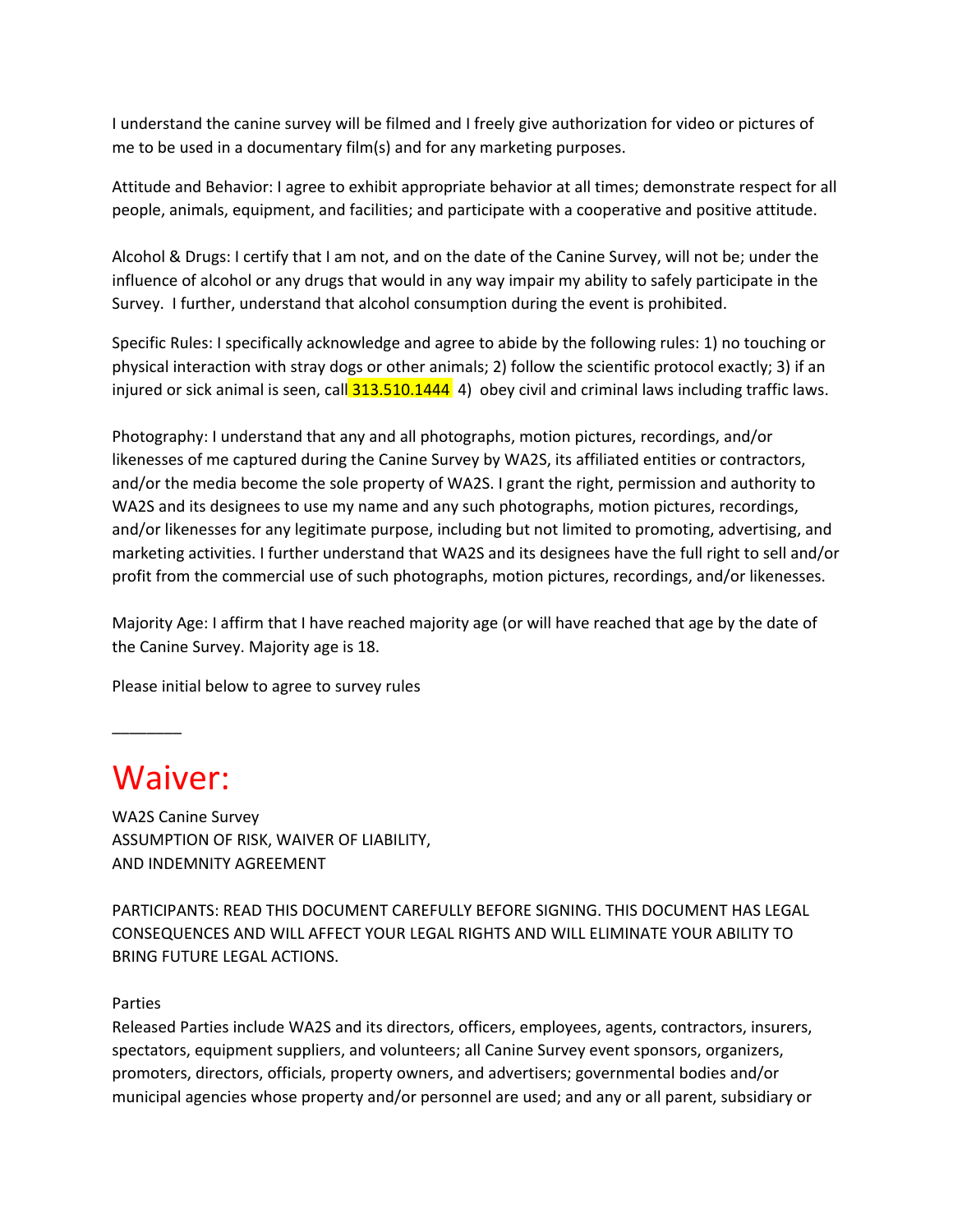affiliate companies, licensees, officers, directors, partners, board members, supervisors, insurers, agents, equipment suppliers, and representatives of any of the foregoing.

Releasing Parties include: the participant as well as participant's spouse, children, parents, guardians, heirs, next of kin, and any legal or personal representatives, executors, administrators, successors and assigns, or anyone else who might claim or sue on participant's behalf.

#### .... Initial Assumption of Inherent Risks

The WA2S Canine Survey (hereafter referred to as the CS) is a scientific survey of stray dogs that takes place over two days, in Detroit, MI. It is not a race against other contestants, but rather a methodical scientific process that will cover 50 check points per team. The object is to complete all 50 of your team's checkpoints. Stamina and attention to detail are part of the challenge and could involve hostile or uncomfortable environments. In summation, the CS is potentially a hazardous activity that presents the ultimate mental challenge to participants.

I acknowledge that the CS carries with it inherent risks of physical injury. Inherent risks are risks that cannot be eliminated completely (without altering the CS scientific integrity) regardless of the care and precautions taken by WA2S.

I understand and acknowledge that the inherent risks include, but are not limited to: 1) contact or collision with persons or objects, contact with other participants, contact or collision with motor vehicles or machinery, and contact with natural or man-made fixed objects or obstacles); 2) encounter with obstacles (e.g., natural and man-made water, road and surface hazards; 3) weather-related hazards (e.g., extreme heat, humidity, rain, fog); 4) inadequate first aid and/or emergency measures; 5) judgment- and/or behavior-related problems (e.g., erratic or inappropriate co-participant behavior, erratic or inappropriate behavior by the participant; and 6) natural hazards (e.g. uneven terrain, rock falls, lightning strikes, earthquakes, wildlife attacks, contact with poisonous plants, or ticks).

I further understand and acknowledge that any of these risks and others, not specifically named, may cause injury or injuries that may be categorized as minor, serious, or catastrophic. Minor injuries are common and include, but are not limited to: scrapes, bruises, sprains, nausea, and cuts. Serious injuries could occur. They include, but are not limited to: property loss or damage, broken bones, torn ligaments, concussions, exposure, heat-related illness, mental stress or exhaustion, or infection. Catastrophic injuries are rare; however, we feel that our participants should be aware of the possibility. These injuries can include permanent disabilities, spinal injuries and paralysis, stroke, heart attack, and even death.

I also understand that it is my responsibility to consult with my personal physician prior to participating in the CS to ensure that such participation will not pose any unusual risks to my health and well-being.

I accept full and sole responsibility for the condition and adequacy of my equipment.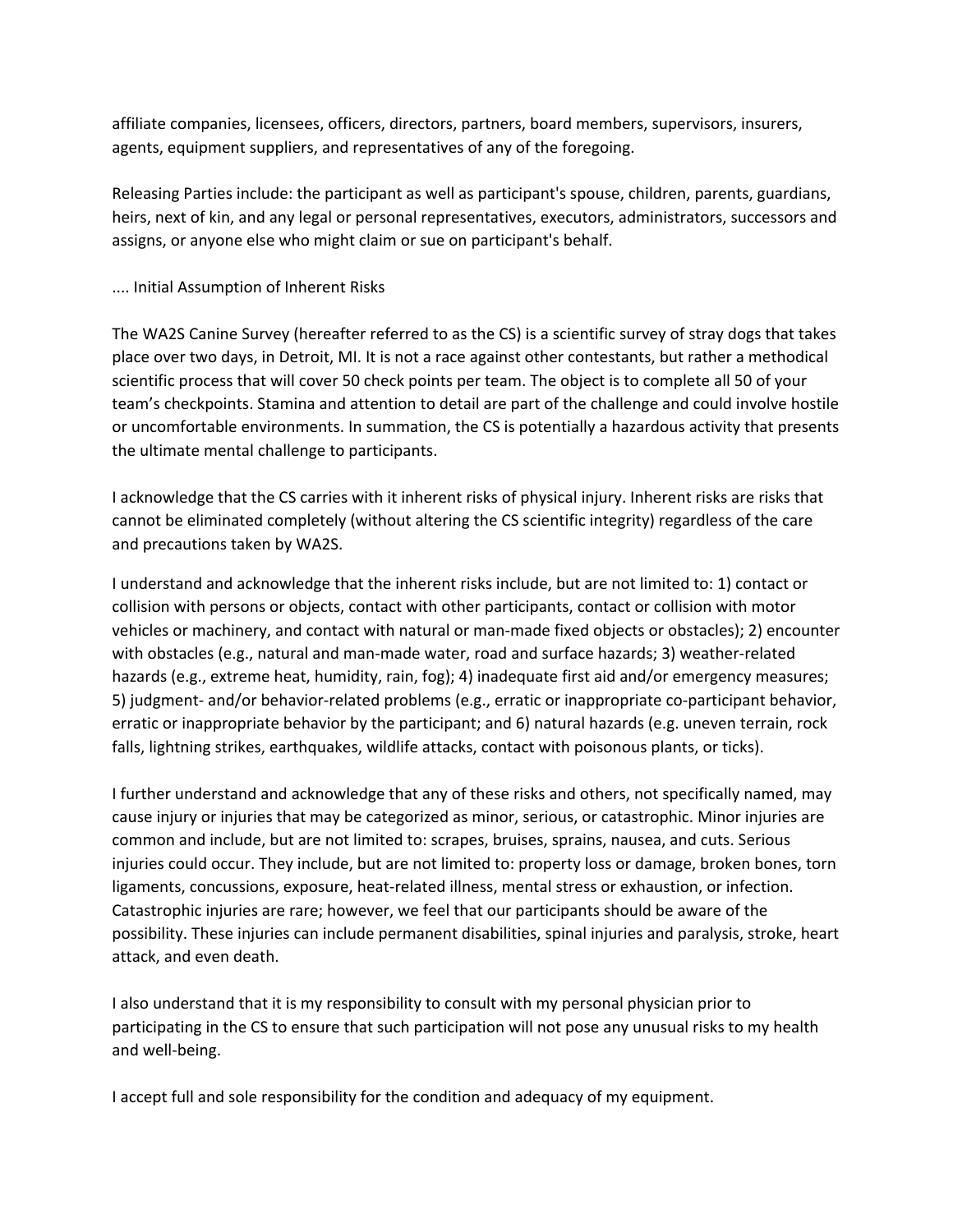I understand fully the inherent risks involved in the CS and assert that I am willingly and voluntarily participating in the event. I have read the preceding paragraphs and acknowledge that 1) I know the nature of the CS; 2) I understand the demands of this activity relative to my physical and mental condition; and 3) I appreciate the potential impact of the types of injuries that may result from the CS. I hereby assert that I knowingly assume all of the inherent risks of the activity and take full responsibility for any and all damages, liabilities, losses, or expenses that I may incur as a result of participating in the CS event.

#### .... Initial Waiver of Liability for ORDINARY NEGLIGENCE

In consideration of being permitted to participate in the CS, and for other good and valuable consideration, the receipt and sufficiency of which are hereby acknowledged, I (on behalf of the Releasing Parties) hereby forever waive, release, covenant not to sue, and discharge WA2S and the other Released Parties from any and all claims resulting from the INHERENT RISKS of the CS or the ORDINARY NEGLIGENCE of WA2S (or other Released Parties) that I may have arising out of my participation in the CS.

This agreement applies to 1) personal injury (including death) from incidents or illnesses arising from the CS participation, which includes injury during my participation of the CS; and 2) any and all claims resulting from damage to, loss of, or theft of property.

#### .... Initial Indemnification Agreement

In consideration of being permitted to participate in the CS and for other good and valuable consideration, the receipt and sufficiency of which are hereby acknowledged, I hereby agree to hold harmless, defend and indemnify WA2S (and the other Released Parties) from and against: 1) Any and all claims made by me (or any Releasing Party) arising from injury or loss due to my participation in the CS; and 2) Against any and all claims of co-participants, rescuers, and others arising from my conduct in the course of my participation in the CS. For the purposes hereof, "claims" includes all actions and causes of action, claims, losses, costs, expenses and damages, including legal fees and related expenses. This indemnity shall survive the expiration or sooner termination of the CS.

#### .... Initial Other Agreements

#### Venue and Jurisdiction:

I understand that if legal action is brought, the appropriate state or federal trial court for the State that the World Animal Awareness Society is headquartered in - Michigan, and Michigan has the sole and exclusive jurisdiction and that only the substantive laws of the State of Michigan shall apply.

#### Severability:

I understand and agree that this Assumption of Risk, Waiver of Liability, and Indemnification Agreement is intended to be as broad and inclusive as is permitted by the State of Michigan and that if any provision shall be found to be unlawful, void, or for any reason unenforceable, then that provision shall be severed from this Agreement and does not affect the validity and enforceability of any remaining provisions.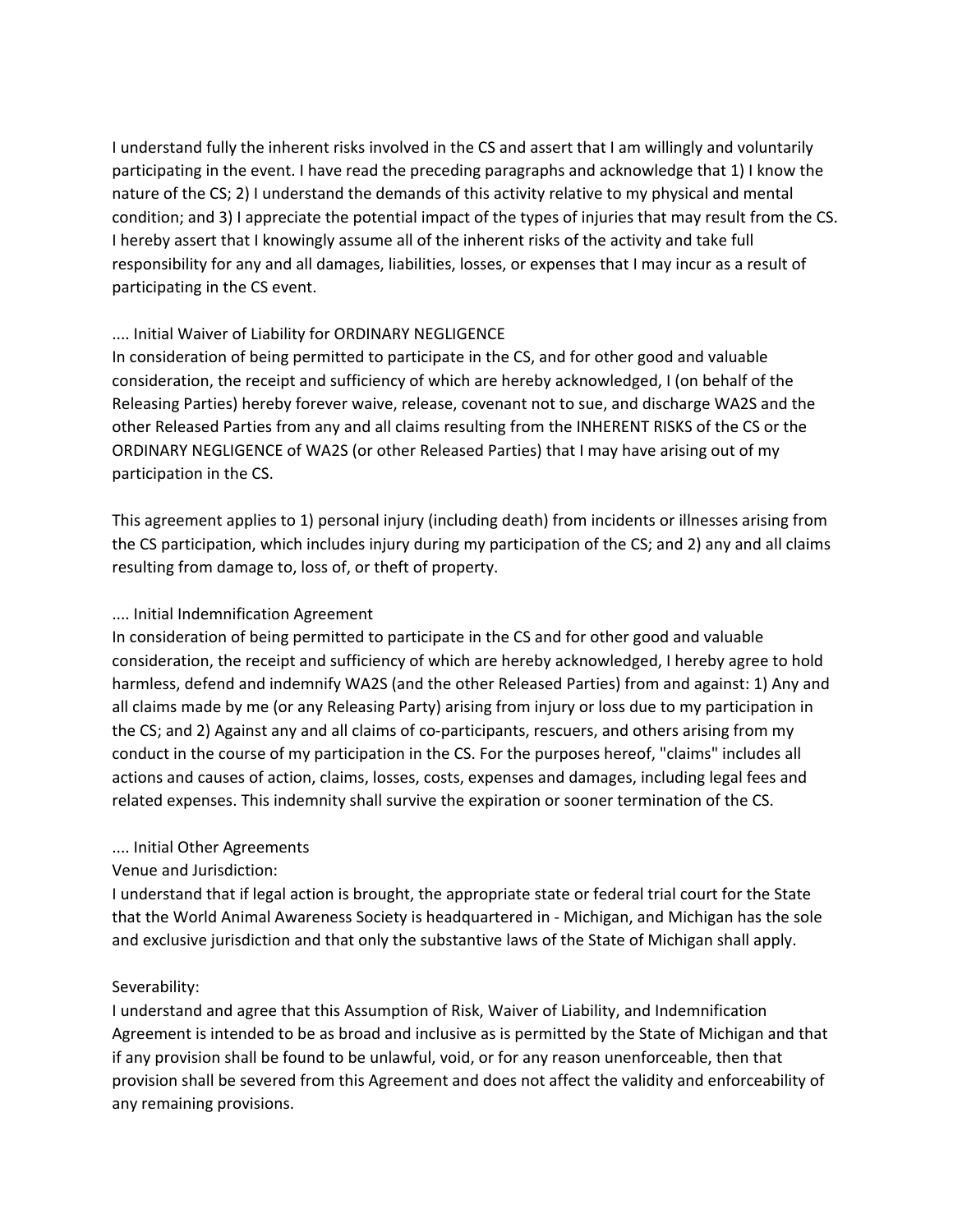#### Integration:

I affirm that this agreement supersedes any and all previous oral or written promises or agreements. I understand that this is the entire Agreement between me and WA2S and cannot be modified or changed in any way by representations or statements by any agent or employee of WA2S. This Agreement may only be amended by a written document duly executed by all parties.

#### Mediation and Arbitration:

In the event of a legal issue, I agree to engage in good faith efforts to mediate any dispute that might arise. Any agreement reached will be formalized by a written contractual agreement at that time. Should the issue not be resolved by mediation, I agree that all disputes, controversies, or claims arising out of my participation in the CS shall be submitted to binding arbitration in accordance with the applicable rules of the American Arbitration Association then in effect. The cost of such action shall be shared equally by the parties.

.... Initial Agreements for the Protection of Participants:

•I represent and warrant that I am in good health and in proper physical condition to safely participate in the CS. I certify that I have no known or knowable physical or mental conditions that would affect my ability to safely participate in the CS, or that would result in my participation creating a risk of danger to myself or to others.

•I represent and warrant that I am in full command of my faculties and am not under the influence of alcohol or drugs.

- •I agree not to participate in the CS while under the influence of alcohol and/or drugs.
- •I assert that I have not been advised or cautioned against participating by a medical practitioner.

•I understand that it is my responsibility to continuously monitor my own physical and mental condition during the Survey, and I agree to withdraw immediately and notify appropriate personnel if at any point my continued participation would create a risk of danger to myself or to others.

•I represent and warrant that I am covered by medical insurance.

•In the event of an injury to me that renders me unconscious or incapable of making a medical decision, I authorize appropriate WA2S personnel and emergency medical personnel at the event to make emergency medical decisions on my behalf (including, but not limited to CPR and AED). •I authorize WA2S to secure emergency medical care or transportation (i.e., EMS) when deemed necessary by WA2S.

•I agree to assume all costs of emergency medical care and transportation.

•I acknowledge that WA2S has instituted its rules for the protection of the participant and co-participants. I agree to familiarize myself with those rules and follow them throughout the event. I also recognize the authority of WA2S to halt my participation (and, if necessary, have me removed from the premises) if my participation, conduct, or presence endangers myself or my co-participants.

#### Acknowledgment of Understanding:

I have read this Assumption of Risk, Waiver of Liability, and Indemnification Agreement and fully understand its terms. I understand that I am giving up substantial rights, including my right to sue. I further acknowledge that I am freely and voluntarily signing the agreement and participating in the